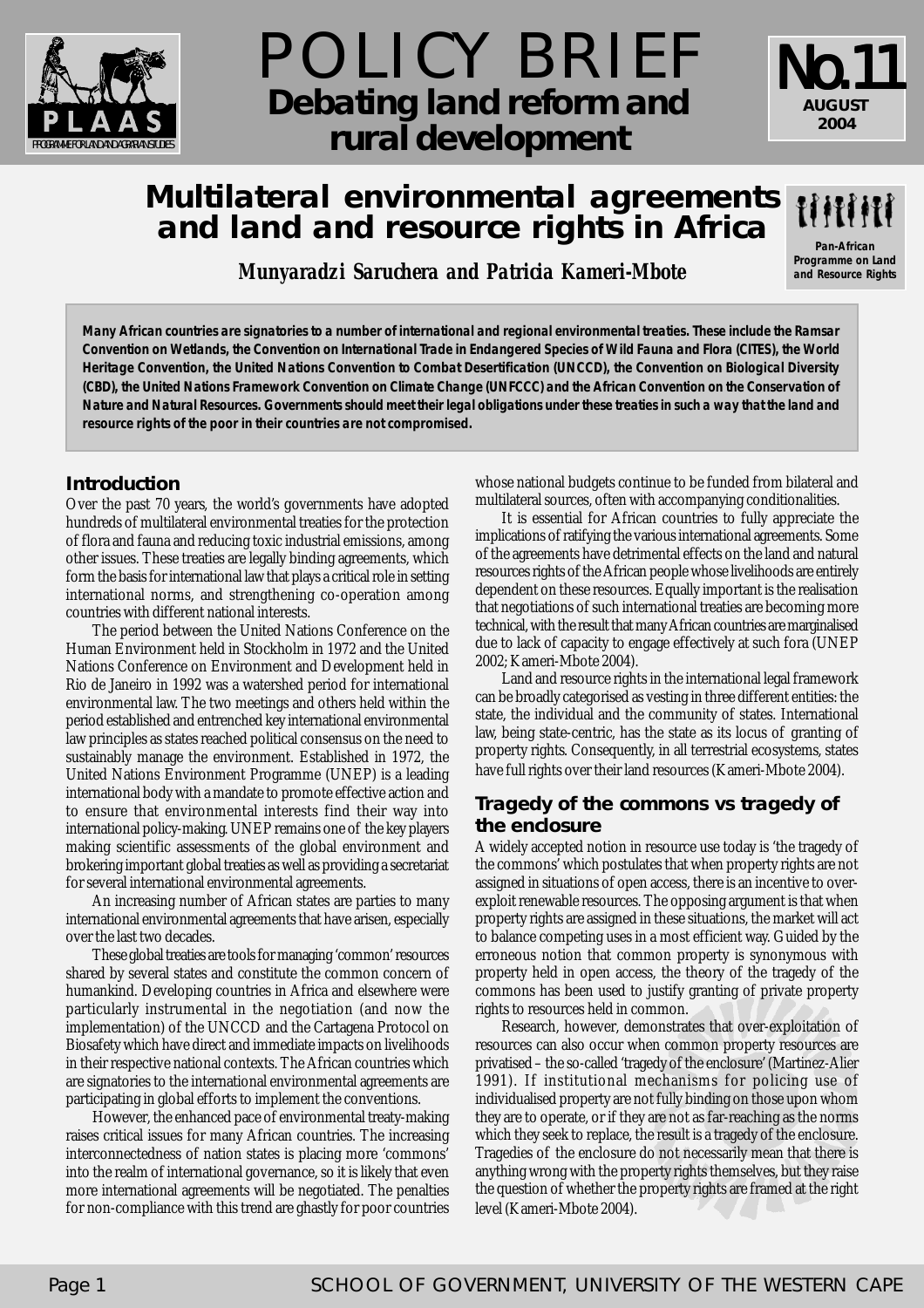### **Property rights systems**

There are four main property rights regimes or types of tenure in most African states: state; private or individual; communal; and common property that dates back to the historical acquisition of land. Among current property rights systems in Africa, most, if not all, are a legacy of colonialism. These four systems are the leading property rights regimes relevant for land and natural resources management.

The way in which persons vested with property rights deal with those rights determines the efficacy of those rights in promoting resource management objectives. Since property rights provide an incentive to conserve and use resources sustainably, it is important to assign the rights to the persons interacting closely with the resources. Where no property rights exist, resources are accessed in an open access system that may have implications for sustainable resource management, especially in the context of poverty, unemployment and other survival challenges.

#### **Common property**

Common property resources are those not controlled by a single entity, with access being limited to an identifiable community which has set rules on the way those resources are to be managed. These rules may exclude others. There are separate entitlements to the commons for each user, and no one user has the right to abuse or dispose of the property.

In the context of natural resources, the existence of global problems has led to the development of new regimes for regulating access to the common resources. Common heritage resources belong to all but can only be exploited in a way that benefits all, even those who do not partake in the direct exploitation of these resources. The benefits from such exploitation should be redistributed from countries which have the technological and financial capacity to exploit the resources to countries which do not. This implies that all potential users must receive a portion of any benefits while sharing the duties.

#### **State property**

Today, states represent important property rights holders whose rights are granted by international law. States are also granted permanent sovereignty over their own natural resources. Thus, states can own, directly control and utilise land and natural resources through any of their administrative structures or grant user rights to preferred beneficiaries. States are in a peculiar position as grantors and guarantors of property rights, both at the local and international level, as well as holders in their own right.

In postcolonial societies the destabilisation caused by colonial rule contributed to the breakdown of social, political and economic communal structures which saw states moving in to replace the centres of power in all areas, including property holding. In the process, states took over most of the properties previously held by communities and have thus come to monopolise common property resources. This development has implications for land reform in many African countries and puts states in an unfair position in respect of mediating property relations.

#### **Private property**

Private property rights denote entitlement that defines an owner's rights, privileges and limitations for use of a resource. Such entitlement includes property rights entitlements such as exclusivity, universality, transferability and enforceability. The recognition and enforcement of these rights depend on the machinery put in place by the state.

Holders of private property rights can be corporations or individuals who can exclude others from the benefits of their

property and regulate its use (in compliance with the laws of the state). Changes in property rights are generally towards individualisation and away from communal property rights. In Africa, national corporations and multinational corporations, originating mainly in developed countries, privately own a vast amount of land and natural resources. Globalisation of international trade is facilitating this trend across the continent. For example, in biotechnology, the entry of multinational corporations has led to the type of commodification where the freedom of farmers to save seed has been circumscribed (Kameri-Mbote 2004).

#### **Communal tenure**

Communal tenure is the most complicated regime since its creation was primarily based on alienation. Natural resources management is a series of mechanisms conducted by local people following rules they have inherited under the guidance of some legitimate local authority. The imposition of different property rights regimes for land and other resources and an attempt to separate the management of land from other resources has resulted in confusion over land and resource tenure (Moyo 1995).

The social, institutional, administrative and legal issues of communal tenure determine utilisation, ownership rights and interaction over natural resources in African communal areas. A range of property regimes with different legislation and administrative structures, different resource endowments, population densities, infrastructural development and rules and regulations govern the allocation and management of the land and natural resources.

## **International treaties**

The international legal framework alternates between two extreme positions, namely common heritage (broadly defined), and private rights (narrowly defined). There have been a number of international agreements on these issues. There are those that emphasise common heritage principles and others that provide for private/individual rights such as the International Union for the Protection of New Varieties of Plants (UPOV), and the Agreement on Trade-Related aspects of Intellectual Property Rights (TRIPS). In between these two groups are agreements such as the Convention on Biological Diversity which provides for state, community and individual/ private property rights (Kameri-Mbote 2004).

#### **The African Convention**

The African Convention on the Conservation of Nature and Natural Resources harnesses the natural and human resources of the continent for the total advancement of Africans in all spheres of human endeavour. The instrument supports the utilisation of natural resources to satisfy the needs of people according to the carrying capacity of the environment. To achieve these objectives, the convention creates 'conservation areas' or protected natural resource areas for conservation and protection of soil, water, flora and fauna resources under state control. State parties assume legislative obligations to adopt adequate legislation aimed at the protection of resources, and hence such legislation is inevitably based on the national processes of each of the party states. The convention can therefore be seen as instrumental in shaping state policies of the parties in enhancing the conservation of nature and natural resources.

It is important to note that in pursuing such policies, access to the same resources by local communities is restricted, for instance, through the creation of conservation areas, which are not open for access by communities. In such cases communities may lose what they had always regarded as ancestral or communal land. Such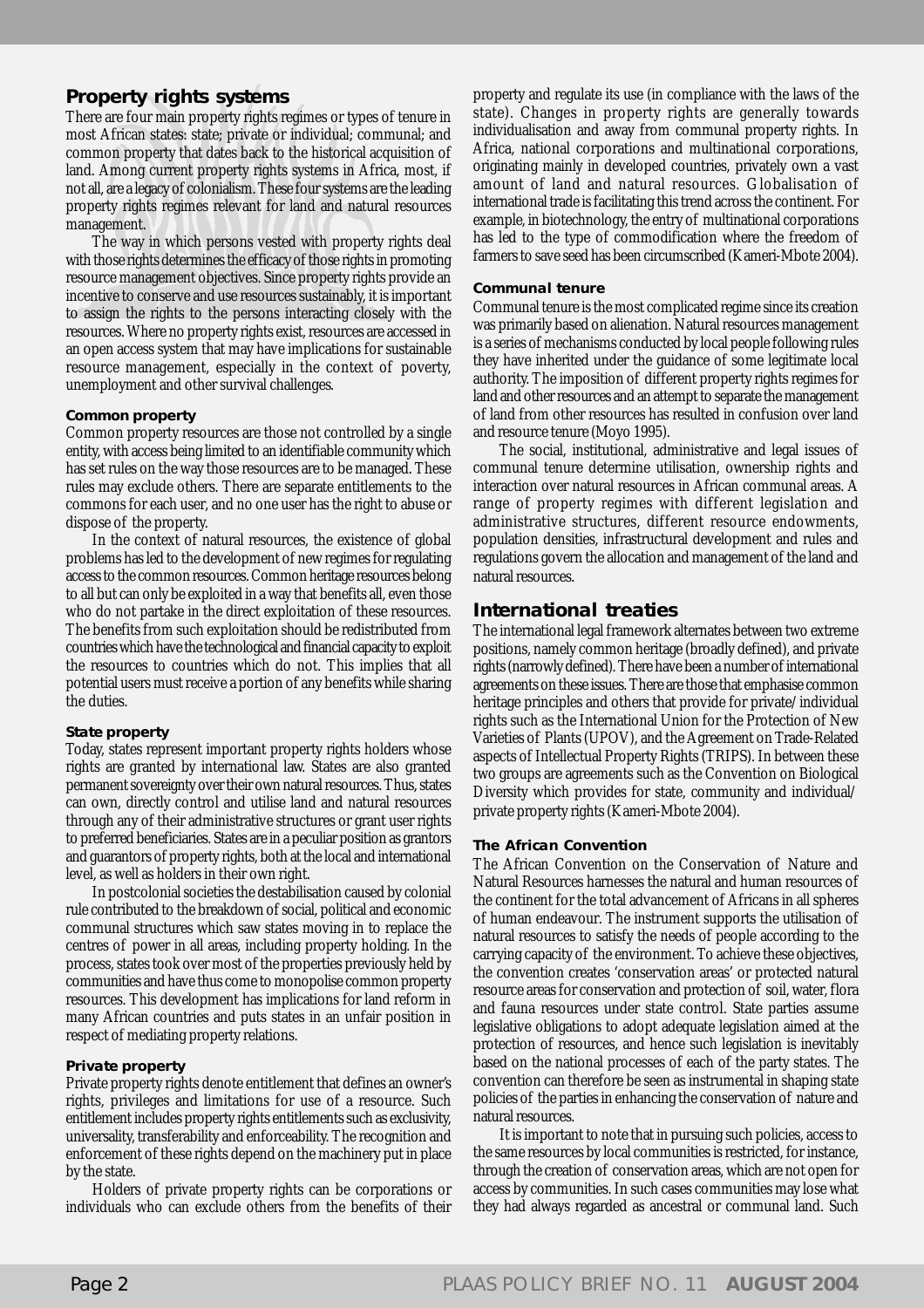communities may become hostile to 'conservation areas' if the creation of such areas means limiting access and control of land and the natural resources on it, and in extreme cases, the denial of previously real or imagined rights over land. However, Article XIV of the convention tries to remedy this problem by providing that the contracting states shall take all necessary legislative measures to reconcile customary rights with the provisions of the convention (Kameri-Mbote 2004).

#### **Law of the Sea**

The seas are rich in aquatic life oil, copper, cobalt and other minerals and access to and exploitation of these resources is increasing. The Convention on the Law of the Sea was adopted in 1982 in Montego, Jamaica, to abate marine ecosystems degradation, which cuts across national boundaries, and to establish co-operation among the party states. Aquatic animals account for more than 17% of animal protein in human diet and over 30 countries derive one-third of their animal protein from seafood, yet these resources are being over-harvested or their habitats destroyed. At the same time, hazardous waste and nuclear testing activities continue to be carried out in the seas (SARDC, no date).

#### **World Heritage Convention**

The convention affirms respect for the principle of sovereignty of the states on whose territory cultural and natural heritage is situated. State parties recognise that their national heritage constitutes a world heritage whose protection is bestowed on the international community as a whole. However, the convention requires state parties to set up a framework for national protection of cultural and natural heritage.

Unlike most other international agreements, the convention unequivocally recognises the sovereignty of the states on whose territory such resources are situated, and expressly does not prejudice property rights provided by national legislation. Adopted within the general conference of the United Nations Educational, Scientific Cultural Organisation (Unesco) in 1972, the convention is the first international environmental agreement which recognises the overriding interest of the global community in the management of domestic resources. However, the convention impinges on the rights of people to land and resources where designated sites enclose areas that are vital for the community and thus curtails the community's access to the resources.

#### **The UN Convention to Combat Desertification**

Two-thirds of the African continent consists of deserts or drylands and 73% of its agricultural drylands are severely or moderately degraded. Desertification has its greatest impact on the African continent and as such Africa was particularly instrumental in the negotiation of the United Nations Convention to Combat Desertification (SARDC, no date).

Ratified in 1994, Article 9(1) of the UNCCD requires that parties prepare national action programmes that are closely inter-linked with other efforts to formulate national policies for sustainability. Such programmes may include resettlement of communities where activities which threaten to cause desertification are carried out, and regulation of access and control of other natural resources, especially water and forests. This has a direct impact on land and other natural resource rights as it involves a re-definition of rights through the national processes of legislation and implementation of other national policies.

The provisions of Article 10(2) require that the national action programmes specify the respective roles of government, local communities and land users and the available and needed resources. In essence, the article recognises that the programmes contemplated have a direct relevance to the local communities whose access, control and ownership of land and other resources may be adversely affected. It is for this reason that local communities must be actively involved in the designing of such projects, lest they view them as disruptive of their rights to land and other natural resources.

#### **CITES**

CITES bans trade in endangered species of wildlife flora and fauna in order to preserve genetic diversity. The convention came into force in 1975 and the agreed endangered species covered by the agreement are classified into three appendices. Species can be removed or moved from one appendix to another, with approval of party states.

A CITES permit system provides mechanisms for trade regulation under which member states are required to provide annual reports to the CITES secretariat on the amounts of trade in listed species. The secretariat acts as the intermediary between the exporting and importing states and confirms the authenticity of the trade documents.

As early as 1979, developing countries argued that wildlife conservation should not be at the expense of national economic development and that there ought to be economic benefits emanating from controlled species if the protection of their habitat from human encroachment was to be justified. In 1989, CITES listed the African elephant in Appendix 1, which effectively bans trade in elephant products (trade and hide), despite opposition from some southern African member states. Most southern African countries have communal wildlife management projects in which local communities participate in management activities and derive benefits from wildlife.

One weakness of CITES is its provision for exceptions for countries that reserve their rights with respect to particular species, provided that such member notifies other countries of the intention not to comply with trade restriction on the species. The insistence on reservations exemplifies the parties' increasing disenchantment with the wildlife conservation approach of CITES rather than a management approach to wildlife. CITES remains state-centred rather than people-centred, which potentially undermines its effectiveness if the needs of people to access land and resources are not taken care of by the state parties.

#### **The Convention on Biological Diversity**

Adopted in 1992 in Nairobi (Kenya) but entered into force in 1993, the Convention on Biological Diversity is a landmark international agreement in many respects. It addressed biodiversity issues comprehensively for the first time, and marked the first time that genetic diversity was specifically covered in a binding global treaty. It was also the first time that the conservation of biodiversity was recognised as a common concern for humankind.

The CBD represents the middle ground in the debate on property rights and biodiversity conservation. Its main concerns are conservation of biodiversity, the development of biotechnology, access to biodiversity and biotechnology and international equity.

While developed countries pressed for consideration of biodiversity as common heritage of humankind that should be exploited and conserved for the benefit of all humankind, they were unwilling to concede to sharing its benefits. On the other hand, developing countries demanded that biotechnology innovations arising out of biodiversity resources extracted from their territories be made available to them free of charge. The resulting CBD is riddled with contradictions as it tries to accommodate differences between the two sides.